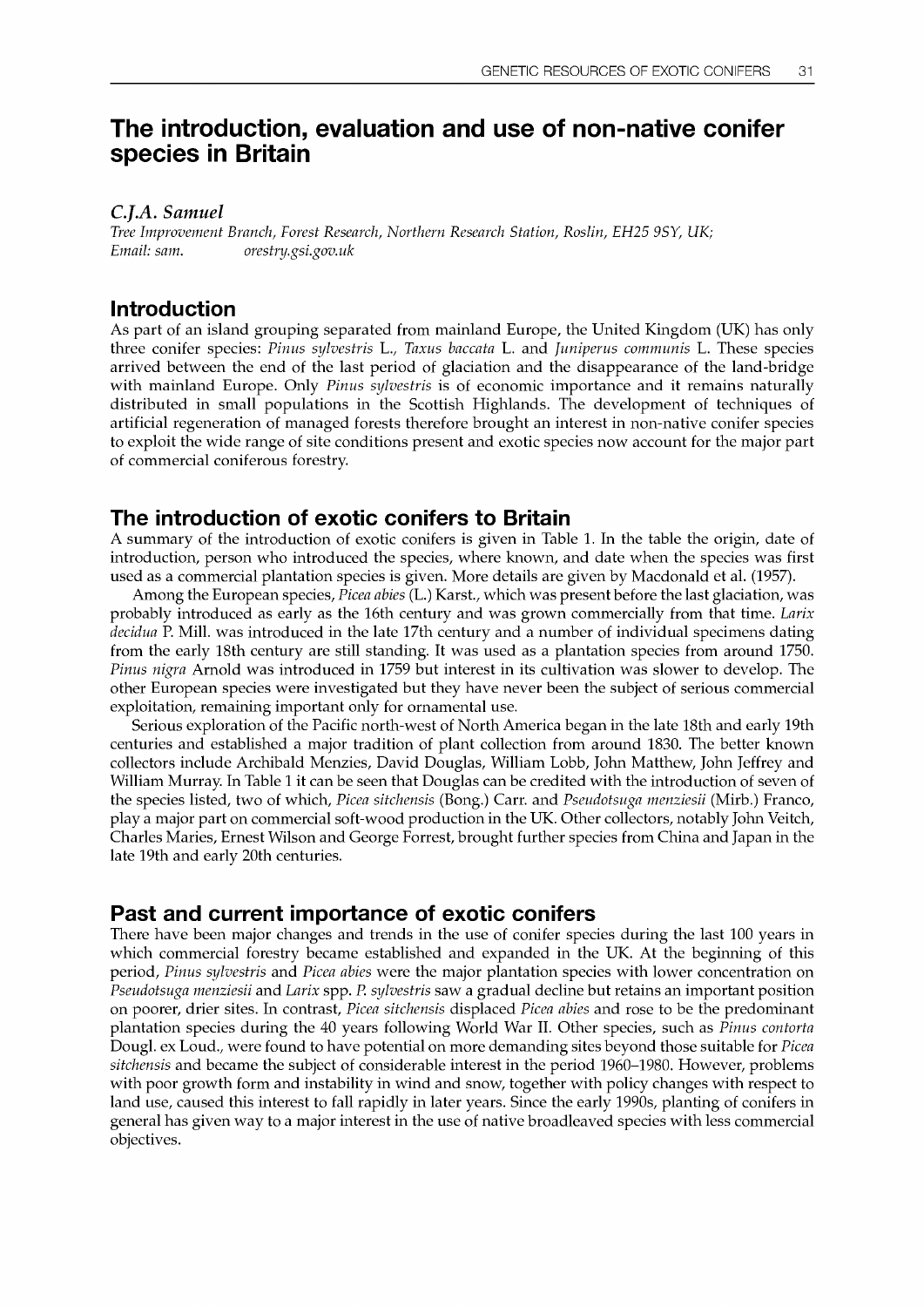| <b>Species</b>                               | Origin <sup>#</sup> | Date of<br>introduction                      | Introduced<br>by     | Plantation<br>date |
|----------------------------------------------|---------------------|----------------------------------------------|----------------------|--------------------|
|                                              |                     | Major commercial species                     |                      |                    |
| Abies grandis (Dougl. ex D.Don) Lindl.       | <b>NA</b>           | 1831                                         | Douglas              | 1900               |
| Abies procera Rehd.                          | <b>NA</b>           | 1831                                         | Douglas              | 1880s              |
| Larix decidua P. Mill                        | E                   | 17th century                                 |                      | 1750s              |
| Larix kaempferi (Lam.) Carr.                 | A                   | 1861                                         | Veitch               | 1895               |
| Larix x eurolepis Henry                      | <b>HY</b>           | 1900                                         | Arose in<br>Scotland | 1904               |
| Picea abies (L.) Karst.                      | Е                   | 16th century                                 |                      | 16th C             |
| Picea sitchensis (Bong.) Carr.               | <b>NA</b>           | 1831                                         | Douglas              | 1852               |
| Pinus contorta Dougl. ex Loud.               | <b>NA</b>           | 1853                                         | Jeffrey              | 1910               |
| Pinus nigra Arnold                           | Е                   | 1759                                         |                      | 1840-7             |
| Pseudotsuga menziesii (Mirb.) Franco         | <b>NA</b>           | 1826-7                                       | Douglas              | 1860s              |
| Thuja plicata D.Don                          | <b>NA</b>           | 1853                                         | Lobb                 | 1876               |
| Tsuga heterophylla (Raf.) Sarg.              | <b>NA</b>           | 1851                                         | <b>Jeffrey</b>       | 1860s              |
|                                              |                     | Other species of lower commercial importance |                      |                    |
| Abies alba P. Mill.                          | E                   | 1603                                         |                      | 1790s              |
| Abies amabilis Douglas                       | <b>NA</b>           | 1830                                         | Douglas              | 1882               |
| Chamaecyparis lawsoniana (A. Murr.)<br>Parl. | <b>NA</b>           | 1854                                         | Murray               |                    |
| Cryptomeria japonica (L. f.) D.Don           | A                   | 1842                                         | Home                 |                    |
| Picea engelmannii Parry ex Engelm.           | <b>NA</b>           | 1864                                         |                      |                    |
| Picea glauca (Moench) Voss                   | <b>NA</b>           | 1700                                         |                      | 19th century       |
| Picea omorika (Pani) Purkyne                 | Е                   | 1884                                         | Frobel               | 1908               |
| Pinus peuce Griseb.                          | E                   | 1863                                         |                      | 1950s              |
| Pinus pinaster Soland. non Ait.              | E                   | 1596                                         |                      | 17th-18th century  |
| Pinus ponderosa P.&C. Lawson                 | <b>NA</b>           | 1827                                         | Douglas              | 1940-50            |
| <i>Pinus radiata</i> D.Don                   | <b>NA</b>           | 1833                                         | Douglas              | 1850               |
| Sequoia sempervirens (D.Don) Endl.           | <b>NA</b>           | 1846                                         | Hartweg              | 1856               |

#### Table 1. The introduction of non-native conifers into Britaint

 $<sup>†</sup>$  - = information not available</sup>

 $*$  NA = North America; E = Europe; A = Asia; HY = Hybrid

# Seed origin and provenance research

Research on within species adaptive variation began in the 1920s and Forest Research (the research agency of the Forestry Commission, the government department responsible for forestry in Great Britain) has established over 400 trials since that time. General recommendations for the UK are given by Lines (1987). These have included all the conifer species listed in Table 1, together with others of very minor interest. Early work depended on availability of seed and on fruitful contact with other researchers or seed suppliers. Samples of seed were used in which there was often no knowledge of the exact location of the source, the population size or the sampling or collection methods. This resulted in trials often comprising a more opportunistic collection of origins rather than one organized on a range-wide basis. This situation improved from the late 1960s when the International Union of Forest Research Organizations (IUFRO) began to sponsor organized representative sampling of the natural range of a number of important commercial conifer species. IUFRO laid down standards in sampling the natural distribution, making seed collections and the design of evaluation trials. In particular, Forest Research played a major part in making collections of a number of North American species and in their evaluation across a major range of site types. Table 2 summarises provenance testing of the most important conifers.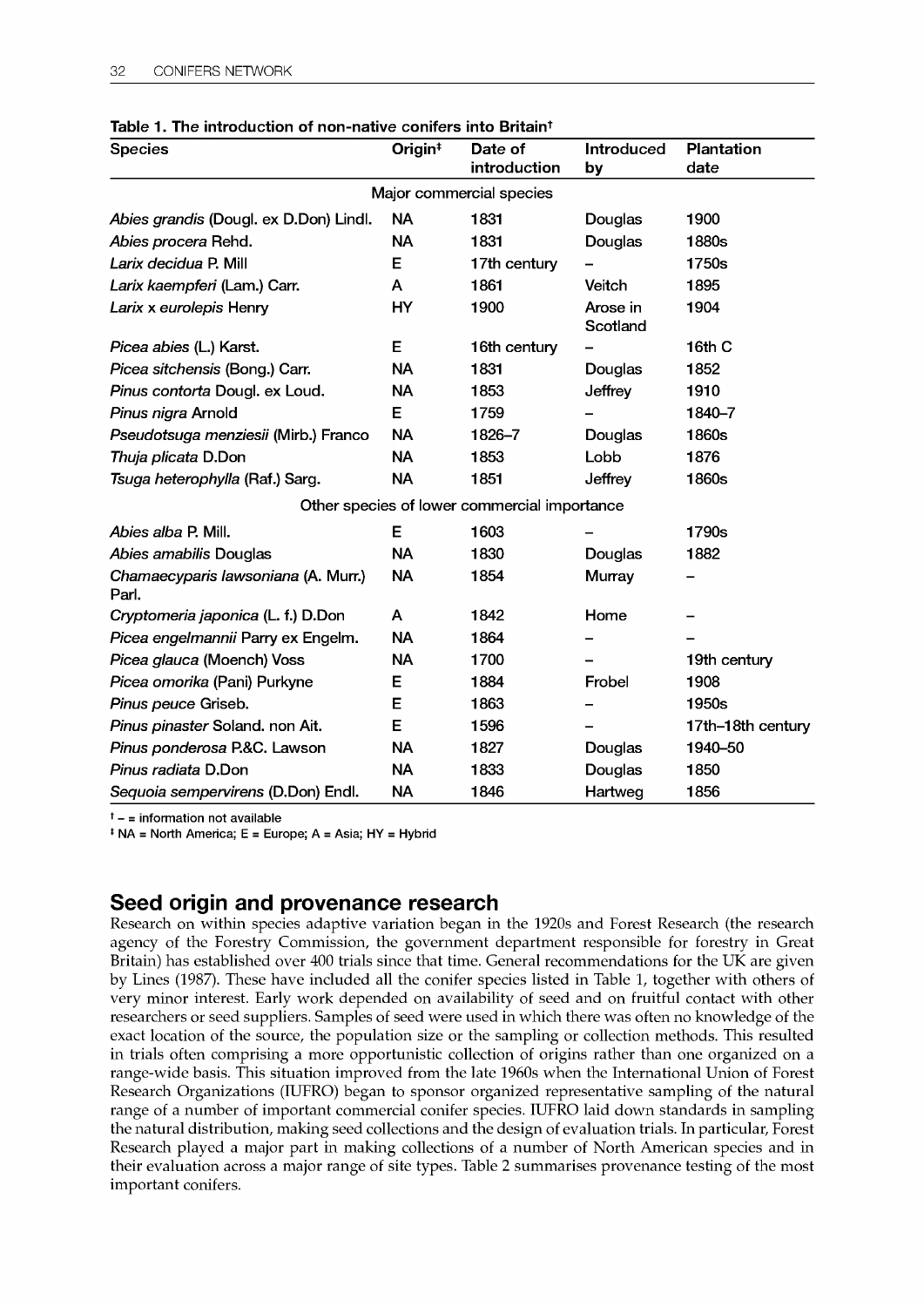| <b>Species</b>                         | Series <sup>t</sup> | Sites <sup>#</sup> | <b>IUFRO<sup>\$1</sup></b> |
|----------------------------------------|---------------------|--------------------|----------------------------|
| Abies grandis (Dougl. ex D.Don) Lindl. | 3                   | 16                 | 11                         |
| Abies procera Rehd.                    | 2                   | 11                 | 10                         |
| Larix decidua P. Mill.                 | 14                  | 35                 |                            |
| Larix kaempferi (Lam.) Carr.           |                     | 14                 |                            |
| Larix x eurolepis Henry                | 6                   |                    |                            |
| Picea abies (L.) Karst.                | 10                  | 18                 | 3                          |
| Picea sitchensis (Bong.) Carr.         | 13                  | 53                 | 20                         |
| Pinus contorta Dougl. ex Loud.         | 23                  | 79                 | 5                          |
| Pinus nigra Arnold                     | 6                   | 14                 |                            |
| Pseudotsuga menziesii (Mirb.) Franco   | 8                   | 21                 | 5                          |
| Thuja plicata D.Don                    |                     |                    |                            |
| Tsuga heterophylla (Raf.) Sarg.        |                     |                    |                            |

Table 2. Summary of provenance testing in commercial conifers in Britain

t number of years in which a series of trials was planted

t total number of trials planted

§ number of trials using IUFRO collections

 $<sup>1</sup>$  - = IUFRO collections not made</sup>

#### Pacific north-west American species

Most of the species from this region which have been evaluated in Britain have extensive natural distributions, covering up to 20 degrees of latitude. In general it has been found that increased rates of growth in the UK are associated with the transfer of material from sources up to ten degrees south of those in which the UK lies. However, this advantage can only be exploited if attention is paid to climatic and site matching. This is illustrated in Figure 1 in which the mean performance of *Picea sitchensis* across two series of sites is compared (Samuel 1995). The British Isles have been drawn next to the Pacific north-west at their equivalent latitude and the performance of each origin is indicated as the percentage of the mean of all origins across the sites included. In Figure la, the sites plotted in Great Britain are those which are ecologically well-matched to those in which the species grows in its natural range. In Figure lb, the site types lie outside those in which the species would occur.

In Figure la the sites are located on the western side of the country in which there is an oceanic climate with higher rainfall. Across these sites, the advantage of using more southerly origins from as far south as Oregon is clear. By contrast, in Figure lb in which colder and drier site types are represented, the clinal relationship with latitude no longer exists; therefore, there are no clear advantages in the use of more southern sources, the best performance being found among origins from the Queen Charlotte Islands, off the coast of British Columbia.

Whilst this pattern has been shown in a number of species, factors other than growth rate need to be taken into account. For example, it has been found in *Pseudotsuga menziesii* that origins from as far south as Oregon, whilst having high growth rates, may have poorer survival with a heavy branching habit which would not produce good quality timber. Therefore, for this species and for *Abies grandis* (Dougl. ex D.Don) Lindl. (grand fir) the use of sources from further south than Washington would not be recommended. In Pinus contorta, clinal variation in growth rate with latitude is strongly inversely correlated with basal stem curvature, general stem form and heavy branching, causing serious vulnerability to the high wind profile encountered in Britain and to heavy snow falls. Within a further longitudinal dine across British Columbia in this species, sources with straight stem and fine branching characteristics which occur inland from the coastal distribution would be recommended, although some loss of fast growth potential would have to be accepted. In contrast to the more widely distributed species, there is much less evidence of clinal variation in Abies procera Rehd. (noble fir), which has a more limited distribution at higher altitudes in the Cascade Mountains in Washington and Oregon.

# European species

A similar general pattern does not emerge from trials of the important European conifers. Sources of Pinus sylvestris native to Britain show superiority over continental sources (Worrell 1992) and commercial